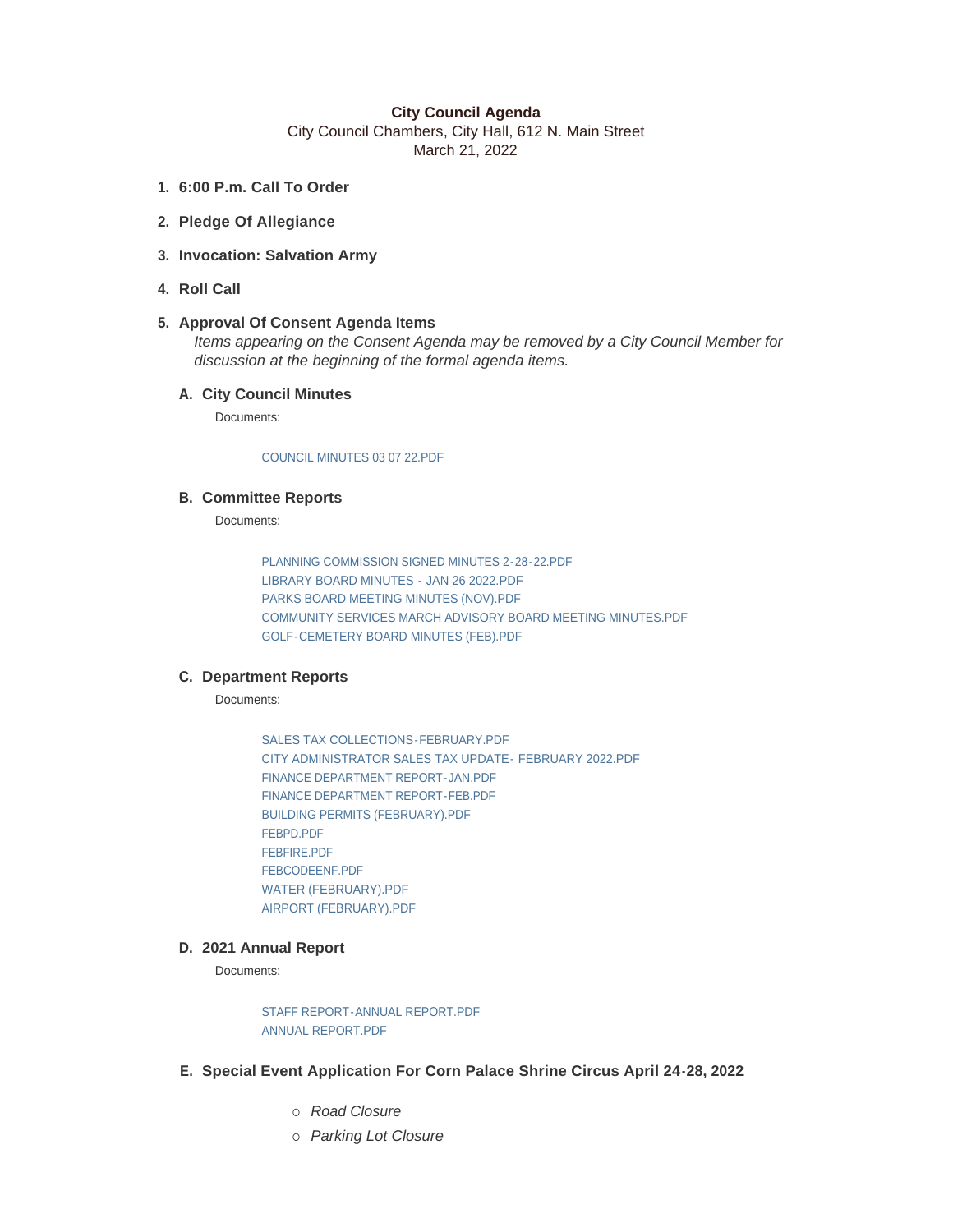Documents:

[CORN PALACE SHRINE CIRCUS SPECIAL EVENT PERMIT STAFF REPORT.PDF](https://www.cityofmitchell.org/AgendaCenter/ViewFile/Item/13430?fileID=18863) [CORN PALACE SHRINE CIRCUS SPECIAL EVENT PERMIT.PDF](https://www.cityofmitchell.org/AgendaCenter/ViewFile/Item/13430?fileID=18864) [SHRINE CIRCUS LOCATION MAP \(003\).PDF](https://www.cityofmitchell.org/AgendaCenter/ViewFile/Item/13430?fileID=18865)

- **Special Event Permit For Big Friend Little Friend Annual Street Festival May 28, F. 2022**
	- ¡ *Road Closure*
	- ¡ *Parking Lot Closure*
	- ¡ *Parade Permit*
	- ¡ *Noise Permit (12 PM to 5 PM)*
	- ¡ *Special Event Liquor License*
	- ¡ *Consumption Permit*
	- ¡ *Requesting Reduced Fees in the amount of \$800 for entire event*

Documents:

[MEMORIAL WEEKEND IN MITCHELL SPECIAL EVENT STAFF REPORT.PDF](https://www.cityofmitchell.org/AgendaCenter/ViewFile/Item/13434?fileID=18881) [MEMORIAL WEEKEND IN MITCHELL SPECIAL EVENT PERMIT.PDF](https://www.cityofmitchell.org/AgendaCenter/ViewFile/Item/13434?fileID=18882) [MWIM LETTER TO COUNCIL.PDF](https://www.cityofmitchell.org/AgendaCenter/ViewFile/Item/13434?fileID=18883) [BIG FRIEND LITTLE FRIEND LOCATION MAP \(003\).PDF](https://www.cityofmitchell.org/AgendaCenter/ViewFile/Item/13434?fileID=18884)

#### **Request To Apply For A MidCo Foundation Grant G.**

Documents:

[STAFF REPORT.PDF](https://www.cityofmitchell.org/AgendaCenter/ViewFile/Item/13428?fileID=18846) [MIDCO SUPPORTING DOC.PDF](https://www.cityofmitchell.org/AgendaCenter/ViewFile/Item/13428?fileID=18845)

**Request To Apply For AARP Grant H.**

Documents:

[AARP AGENDA APPROVAL.PDF](https://www.cityofmitchell.org/AgendaCenter/ViewFile/Item/13435?fileID=18886) [APPLICATIONLIST-4-SUBMITTER-3-15-2022.PDF](https://www.cityofmitchell.org/AgendaCenter/ViewFile/Item/13435?fileID=18887)

**Declare (3) Xybix Dispatch Consoles Surplus Property To Be Sold To The Meade I. County Communication Center At The Meade County Sheriff's Office, Sturgis SD** Documents:

#### [DISPATCH CONSOLE AGENDA ITEM.PDF](https://www.cityofmitchell.org/AgendaCenter/ViewFile/Item/13387?fileID=18796)

### **Raffle Permits J.**

Kiwanis Club of Mitchell with the drawing to be held on April 23, 2022

Davison County Democrats with the drawing to be held on May 23, 2022

Big Friend Little Friend of the Mitchell Area with the drawing to be held on July 18, 2022

Pheasant Country with the drawing to be held on October 14, 2022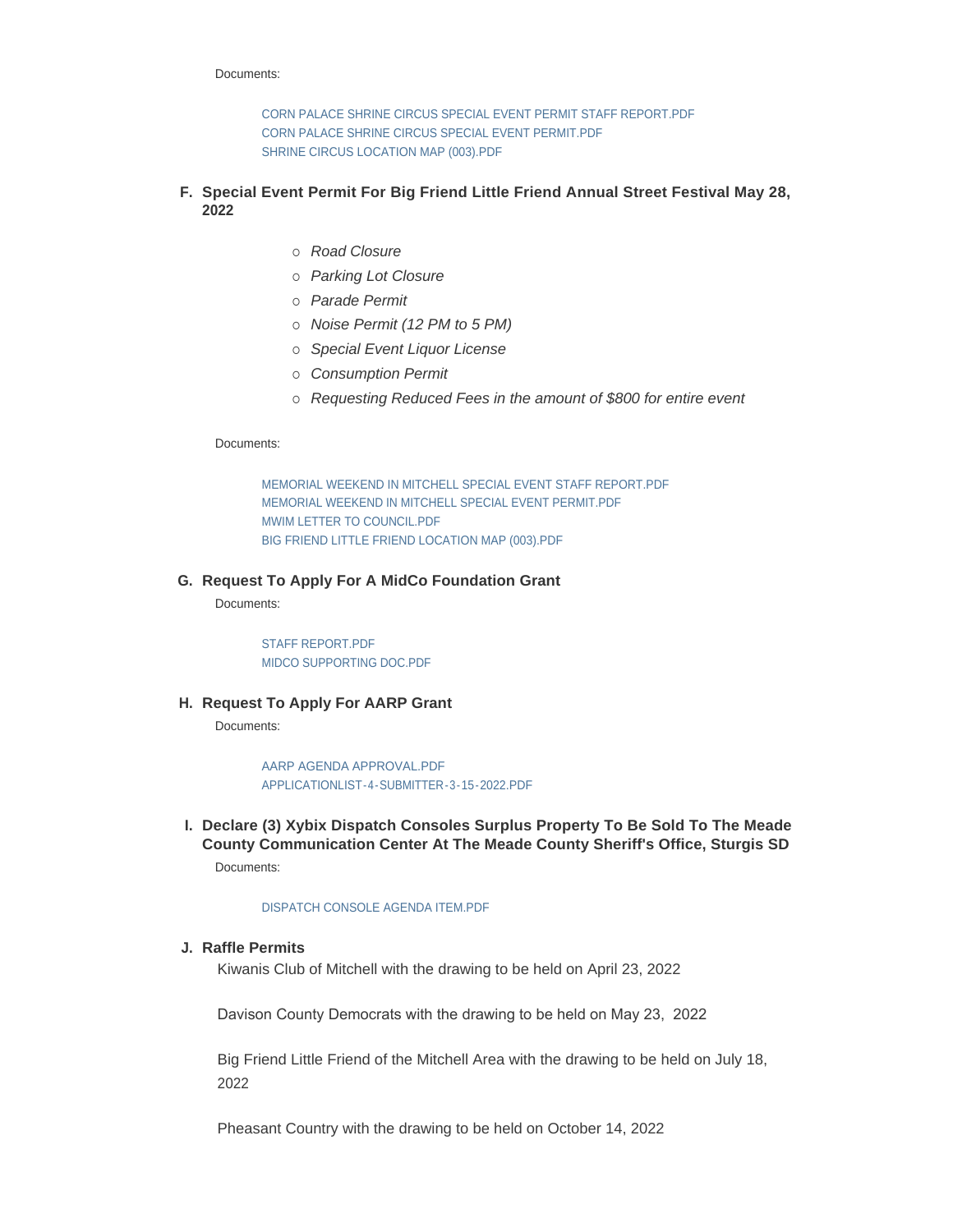#### Documents:

[KIWANIS RAFFLE.PDF](https://www.cityofmitchell.org/AgendaCenter/ViewFile/Item/13436?fileID=18938) [DAVISON CO DEMOCRATS RAFFLE.PDF](https://www.cityofmitchell.org/AgendaCenter/ViewFile/Item/13436?fileID=18939) [BFLF RAFFLE.PDF](https://www.cityofmitchell.org/AgendaCenter/ViewFile/Item/13436?fileID=18940) [PHEASANT COUNTRY RAFFLE.PDF](https://www.cityofmitchell.org/AgendaCenter/ViewFile/Item/13436?fileID=18941)

**Listing Of Current Active City Volunteers K.**

Documents:

### [2022 VOLUNTEER LIST.PDF](https://www.cityofmitchell.org/AgendaCenter/ViewFile/Item/13358?fileID=18761)

**Set Date For Hearings On April 4, 2022 For The Following Alcohol Licenses L.** On the application of the Corn Palace Shrine Club for a Special Liquor License located at the The Masonic Hall for April 9, 2022 for a Corn Hole Tournament

On the application of the Corn Palace Shrine Club for a Special Liquor License located at the The Masonic Hall for May 7, 2022 for a Wedding Dance

On the application of the Corn Palace Shrine Club for a Special Liquor License located at the The Masonic Hall for June 4, 2022 for a Wedding Dance

On the application of the Corn Palace Shrine Club for a Special Liquor License located at the The Masonic Hall for June 11, 2022 for the Shrine Club Open House

On the application of the Corn Palace Shrine Club for a Special Liquor License located at the The Masonic Hall for July 29, 2022 for the Lakeview Golf Banquet

On the application of the Corn Palace Shrine Club for a Special Liquor License located at the The Masonic Hall for August 6, 2022 for the 2002 Class Reunion

On the application of the Corn Palace Shrine Club for a Special Liquor License located at the The Masonic Hall for September 10-11, 2022 for a Wedding Dance

On the application of the Corn Palace Shrine Club for a Special Liquor License located at the The Masonic Hall for September 23-24, 2022 for a Wedding Dance

On the application of the Corn Palace Shrine Club for a Special Liquor License located at the The Masonic Hall for October 1-2, 2022 for a Wedding Dance

Documents:

[SET DATE FOR HEARINGS1.PDF](https://www.cityofmitchell.org/AgendaCenter/ViewFile/Item/13353?fileID=18755) [CP SHRINE 04 09 2022.PDF](https://www.cityofmitchell.org/AgendaCenter/ViewFile/Item/13353?fileID=18746) [CP SHRINE 05 07 2022.PDF](https://www.cityofmitchell.org/AgendaCenter/ViewFile/Item/13353?fileID=18747) [CP SHRINE 06 04 2022.PDF](https://www.cityofmitchell.org/AgendaCenter/ViewFile/Item/13353?fileID=18748) [CP SHRINE 06 11 2022.PDF](https://www.cityofmitchell.org/AgendaCenter/ViewFile/Item/13353?fileID=18749) [CP SHRINE 07 29 2022.PDF](https://www.cityofmitchell.org/AgendaCenter/ViewFile/Item/13353?fileID=18750) [CP SHRINE 08 06 2022.PDF](https://www.cityofmitchell.org/AgendaCenter/ViewFile/Item/13353?fileID=18751) [CP SHRINE 09 10 2022.PDF](https://www.cityofmitchell.org/AgendaCenter/ViewFile/Item/13353?fileID=18752) [CP SHRINE 09 23 2022.PDF](https://www.cityofmitchell.org/AgendaCenter/ViewFile/Item/13353?fileID=18753) [CP SHRINE 10 01 2022.PDF](https://www.cityofmitchell.org/AgendaCenter/ViewFile/Item/13353?fileID=18754)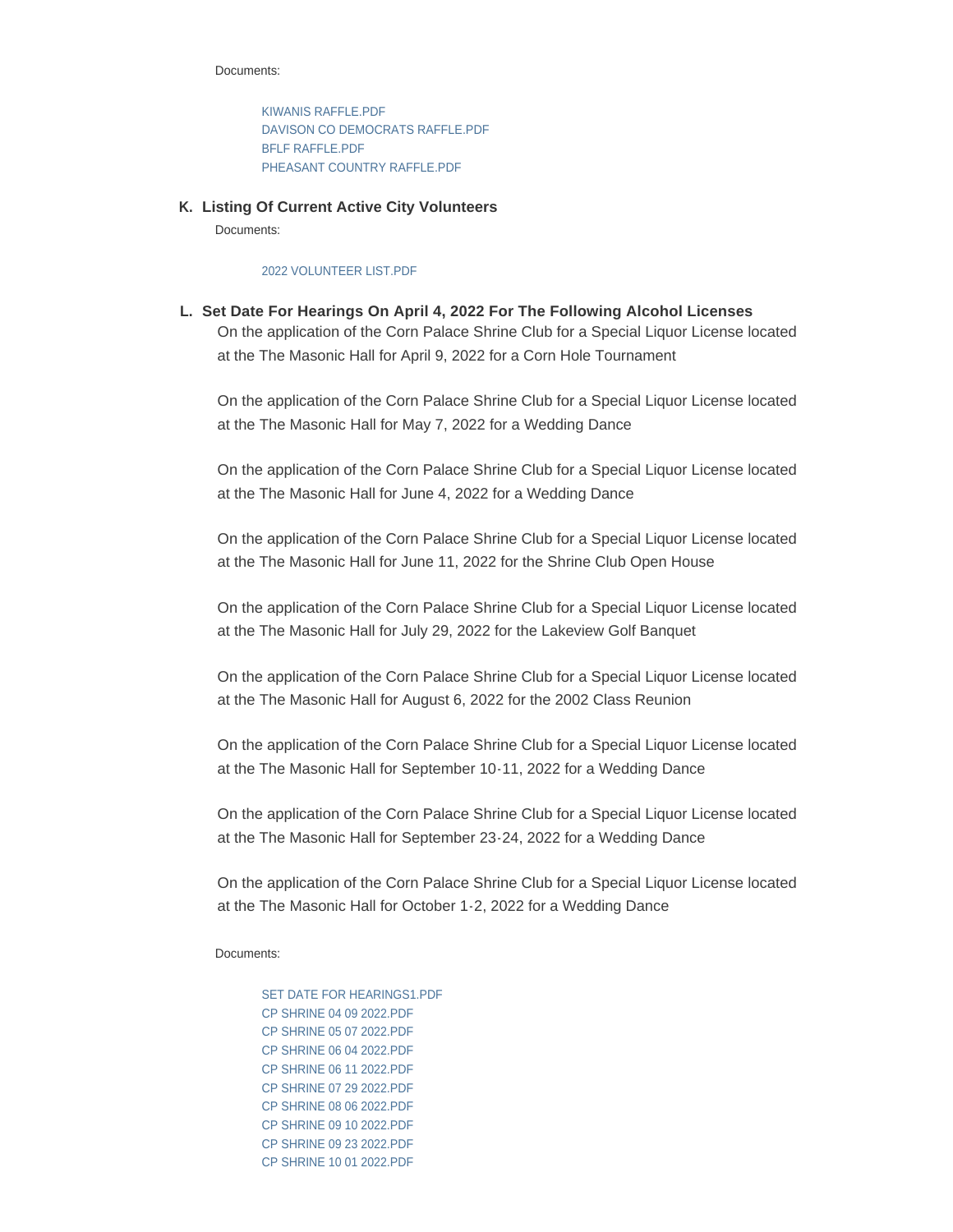# **Approval Of Gasoline & Fuel Quotes M.**

Documents:

[MARCH 21, 2022 MEETING.PDF](https://www.cityofmitchell.org/AgendaCenter/ViewFile/Item/13412?fileID=18829) [MARCH 3, 2022 FUEL.PDF](https://www.cityofmitchell.org/AgendaCenter/ViewFile/Item/13412?fileID=18830)

**Pay Estimates 03-21-22 N.**

Documents:

[AGENDA REQUEST ITEM FOR PAY ESTIMATES 03-21-2022.PDF](https://www.cityofmitchell.org/AgendaCenter/ViewFile/Item/13320?fileID=18855) [PAY ESTIMATE SCHEDULE 03-21-22.PDF](https://www.cityofmitchell.org/AgendaCenter/ViewFile/Item/13320?fileID=18866)

**Approve Bills, Payroll, Salary Adjustments And New Employee Hires And O. Authorize Payment Of Recurring And Other Expenses In Advance As Approved By The Finance Officer**

Documents:

#### [AP REGULAR DEPARTMENT PAYMENT REGISTER-03212022.PDF](https://www.cityofmitchell.org/AgendaCenter/ViewFile/Item/13384?fileID=18937)

### **Motion To Approve, Request Public Comment, Roll Call 6.**

## **Citizens Input 7.**

*If you need to address the Mayor and members of the City Council on an item that was not on the agenda, excluding personnel items, please come forward to the podium and state your name and your concern. Presentations are limited to three minutes. Items will be considered but no action will be taken at this time.* 

# **BOARD OF ADJUSTMENT: Entertain A Motion For The City Council To Recess And 8. Sit As The Board Of Adjustment**

# **Action To Set Date For Board Of Adjustment Hearing 4-4-22 9.**

*Robert D. Kummer of Infrastructure Design Group, Inc. representing Cory Marek has applied for a Variance Permit for minimum front yard setback of 9' vs 25' for an existing dwelling. Located at 710 N Kittridge St, will be legally described as Lot A in Block 2 of Robert Wilkinson's Addition to the City of Mitchell, Davison County, South Dakota and is currently legally described as Lots 5 & 6 in Block 2 & S ½ of Vacated 8th Ave & N ½ of Vacated Alley Abutting of Robert Wilkinson's Addition to the City of Mitchell, Davison County, South Dakota, The said real property is zoned R4 High Density Residential District.*

Documents:

[MAREK-STAFF REPORT-BOA SET DATE.PDF](https://www.cityofmitchell.org/AgendaCenter/ViewFile/Item/13451?fileID=18951) [MAREK-APPLICATION.PDF](https://www.cityofmitchell.org/AgendaCenter/ViewFile/Item/13451?fileID=18952) [MAREK-GIS.PDF](https://www.cityofmitchell.org/AgendaCenter/ViewFile/Item/13451?fileID=18953)

## **Action To Set Date For Board Of Adjustment Hearing 4-4-22 10.**

*Robert D. Kummer of Infrastructure Design Group, Inc. representing Larry Weisser has applied for a Variance Permit for the following:*

 *Lot A: Minimum front yard setback of 19' vs 25' for an existing dwelling.*

 *Lot B:* 

 *Minimum front yard setback of 19' vs 25' for an existing dwelling. Minimum side yard corner setback of 12.2' vs 20' for an existing dwelling. Minimum lot width of 67.06' vs 70'.*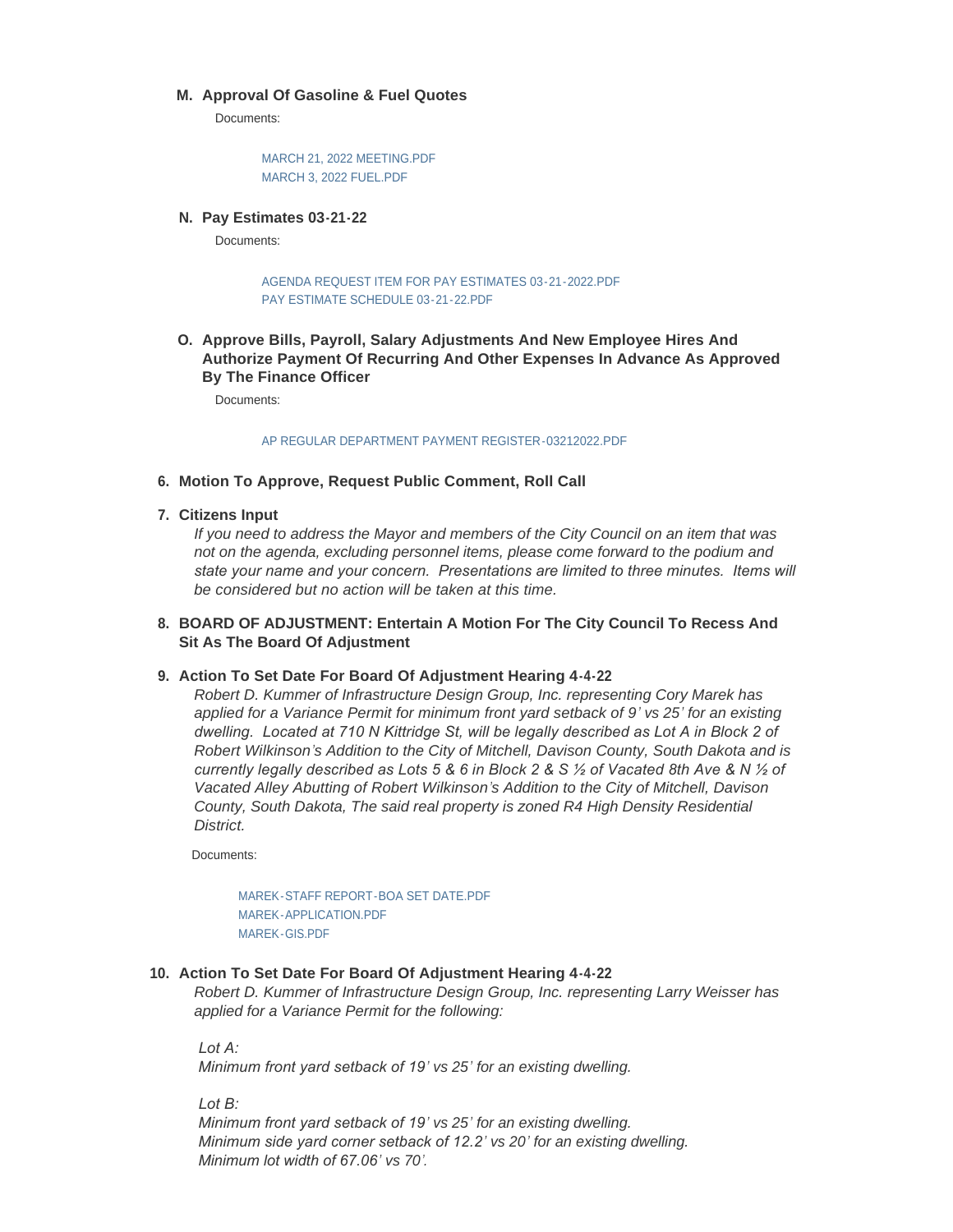*Minimum lot area of 9,580 square feet vs 10,000 square feet.*

Located at 1510 and 1512 E 1<sup>st</sup> Ave, will be legally described as Lots A & B in Block 10 *of S.T. Greene's Addition, a replat of Lots 10, 11 and 12 in Block 10 of S.T. Greene's Addition to the City of Mitchell, Davison County, South Dakota and is currently legally described as Lots 10, 11 & 12, Block 10 of S.T. Greene Addition, City of Mitchell, Davison County, South Dakota, The said real property is zoned R2 Single Family Residential District.*

Documents:

[WEISSER-STAFF REPORT-BOA SET DATE.PDF](https://www.cityofmitchell.org/AgendaCenter/ViewFile/Item/13449?fileID=18944) [WEISSER-APPLICATION.PDF](https://www.cityofmitchell.org/AgendaCenter/ViewFile/Item/13449?fileID=18945) [WISSER-GIS.PDF](https://www.cityofmitchell.org/AgendaCenter/ViewFile/Item/13449?fileID=18946) [WEISSER-SITE PLAN.PDF](https://www.cityofmitchell.org/AgendaCenter/ViewFile/Item/13449?fileID=18947)

### **Hearing And Action On An Application For Buhler (Table To 4-4-22) 11.**

*Carey & Darlene Buhler have applied for a Variance Permit for an attached garage and accessory building combination of 2,160 square feet vs 2,000 square feet and maximum height for an accessory building of 30' vs 22'; located at 600 Greenridge Lane, legally described as Lot 3, Block 2, Greenridge Addition, City of Mitchell, Davison County, South Dakota. The said real property is zoned R1 Single Family Residential District.*

Documents:

[BUHLER-STAFF REPORT-BOA HEARING.PDF](https://www.cityofmitchell.org/AgendaCenter/ViewFile/Item/13400?fileID=18898) [BUHLER-APPLICATION.PDF](https://www.cityofmitchell.org/AgendaCenter/ViewFile/Item/13400?fileID=18899) [BUHLER-PRELIMINARY SITE PLANS.PDF](https://www.cityofmitchell.org/AgendaCenter/ViewFile/Item/13400?fileID=18900) [BUHLER-GIS.PDF](https://www.cityofmitchell.org/AgendaCenter/ViewFile/Item/13400?fileID=18901) [BUHLER-NOTICE OF HEARING.PDF](https://www.cityofmitchell.org/AgendaCenter/ViewFile/Item/13400?fileID=18902) [BUHLER-NEIGHBORS.PDF](https://www.cityofmitchell.org/AgendaCenter/ViewFile/Item/13400?fileID=18903) [BUHLER-LETTERS FROM NEIGHBORS.PDF](https://www.cityofmitchell.org/AgendaCenter/ViewFile/Item/13400?fileID=18904)

### **Hearing And Action On An Application For DLJ 12.**

*DLJ LLC has applied for a variance of approximately 867 feet vs 1,000 feet as required to be from another medical cannabis dispensary; located at 501 E Juniper Ave, legally described as Lot S-3A Ex E 63' in the Replat of Lot S in the NW ¼ of Section 27, T 103 N, R 60 W of the 5th P.M., City of Mitchell, Davison County, South Dakota. The said real property is zoned HB Highway Business District.*

Documents:

[DLJ LLC-VARIANCE PERMIT -STAFF REPORT-BOA HEARING.PDF](https://www.cityofmitchell.org/AgendaCenter/ViewFile/Item/13401?fileID=18905) [DLJ LLC-APPLICATION.PDF](https://www.cityofmitchell.org/AgendaCenter/ViewFile/Item/13401?fileID=18906) [DLJ LLC-GIS.PDF](https://www.cityofmitchell.org/AgendaCenter/ViewFile/Item/13401?fileID=18907) [DLJ LLC-NOTICE OF HEARING.PDF](https://www.cityofmitchell.org/AgendaCenter/ViewFile/Item/13401?fileID=18908) [DLJ LLC-NEIGHBORS.PDF](https://www.cityofmitchell.org/AgendaCenter/ViewFile/Item/13401?fileID=18909) [DLJ LLC-LETTERS FROM NEIGHBORS.PDF](https://www.cityofmitchell.org/AgendaCenter/ViewFile/Item/13401?fileID=18910)

# **Hearing And Action On An Application For Genesis Farms LLC Conditional Use 13. (Table To 4-4-22 As Requested By Applicant)**

Genesis Farms LLC has applied for a Conditional Use Permit to operate a Medical Cannabis Dispensary; located at 106 W 5th Ave, legally described as Lots 11 and 12, Block 12, Rowley's 1st Addition, City of Mitchell, South Dakota. The said real property is zoned CB Central Business District.

Documents: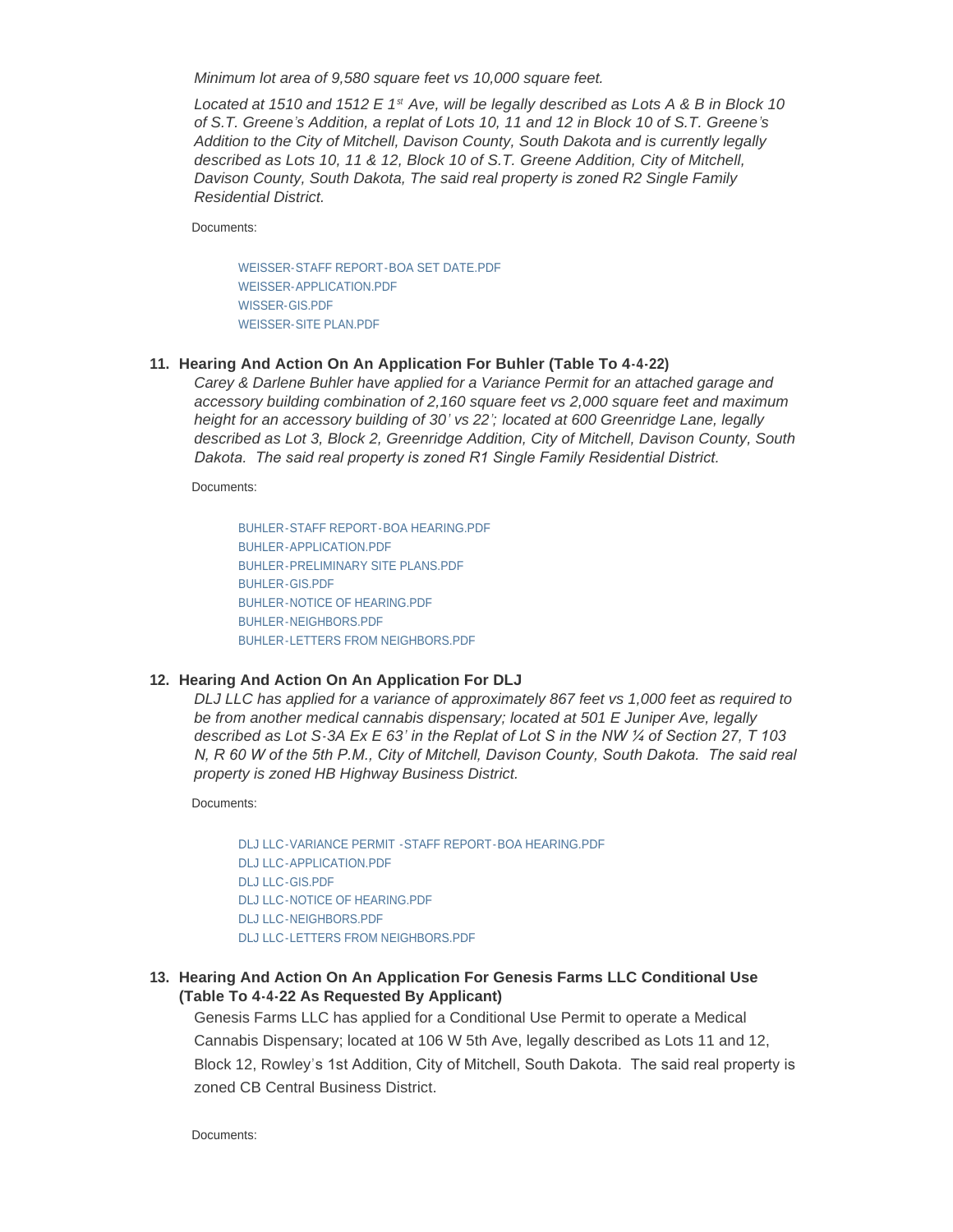[GENESIS FARMS LLC-CONDITIONAL USE-STAFF REPORT-BOA HEARING.PDF](https://www.cityofmitchell.org/AgendaCenter/ViewFile/Item/13399?fileID=18927) [GENESIS FARMS LLC-APPLICATION-CUP.PDF](https://www.cityofmitchell.org/AgendaCenter/ViewFile/Item/13399?fileID=18928) [GENESIS FARMS LLC-GIS.PDF](https://www.cityofmitchell.org/AgendaCenter/ViewFile/Item/13399?fileID=18929) [GENESIS FARMS LLC-NOTICE OF HEARING-CUP.PDF](https://www.cityofmitchell.org/AgendaCenter/ViewFile/Item/13399?fileID=18930) [GENESIS FARMS LLC-NEIGHBORS.PDF](https://www.cityofmitchell.org/AgendaCenter/ViewFile/Item/13399?fileID=18931) [GENESIS FARMS LLC-LETTERS FROM NEIGHBORS.PDF](https://www.cityofmitchell.org/AgendaCenter/ViewFile/Item/13399?fileID=18932)

# **Hearing And Action On An Application For Genesis Farms LLC Variance (Table To 14. 4-4-22 As Requested By Applicant)**

Genesis Farms LLC has applied for a variance of 0 feet vs 300 feet as required to be from religious institution; located at 106 W 5th Ave, legally described as Lots 11 and 12, Block 12, Rowley's 1st Addition, City of Mitchell, South Dakota. The said real property is zoned CB Central Business District.

Documents:

[GENESIS FARMS LLC-VARIANCE PERMIT -STAFF REPORT-BOA HEARING.PDF](https://www.cityofmitchell.org/AgendaCenter/ViewFile/Item/13398?fileID=18917) [GENESIS FARMS LLC-APPLICATION-VARIANCE.PDF](https://www.cityofmitchell.org/AgendaCenter/ViewFile/Item/13398?fileID=18918) [GENESIS FARMS LLC-GIS.PDF](https://www.cityofmitchell.org/AgendaCenter/ViewFile/Item/13398?fileID=18919) [GENESIS FARMS LLC-NOTICE OF HEARING-VARIANCE.PDF](https://www.cityofmitchell.org/AgendaCenter/ViewFile/Item/13398?fileID=18920) [GENESIS FARMS LLC-NEIGHBORS.PDF](https://www.cityofmitchell.org/AgendaCenter/ViewFile/Item/13398?fileID=18921) [GENESIS FARMS LLC-LETTERS FROM NEIGHBORS.PDF](https://www.cityofmitchell.org/AgendaCenter/ViewFile/Item/13398?fileID=18922)

- **RECONVENE AS CITY COUNCIL: Entertain A Motion For The Board Of Adjustment To 15. Adjourn And The City Council To Reconvene In Regular Session**
- **Hearings And Actions To Approve The Following Medical Cannabis Dispensary 16. Applications**

a. DLJ, LLC received on 11-16-2021 at 5:02 p.m.

b. Genesis Farms, LLC received on 11-18-2021 at 4:22 p.m.

c. FSST Pharms, LLC received on 11-22-2021 at 4:30 p.m.

Documents:

[DISPENSERY STAFF \(004\).PDF](https://www.cityofmitchell.org/AgendaCenter/ViewFile/Item/13433?fileID=18871) [DLJ LLC DISPENSARY APPLICATION.PDF](https://www.cityofmitchell.org/AgendaCenter/ViewFile/Item/13433?fileID=18872) [GENESIS FARMS LLC DISPENSARY APPLICATION.PDF](https://www.cityofmitchell.org/AgendaCenter/ViewFile/Item/13433?fileID=18874) [FSST PHARMS LLC DISPENSARY APPLICATION.PDF](https://www.cityofmitchell.org/AgendaCenter/ViewFile/Item/13433?fileID=18873)

- **Action To Approve Special Event Permit For Lost And Found Advocates 5K April 9, 17. 2022**
	- ¡ *Parking Lot Closure*
	- ¡ *Noise Permit 9 AM-12:30 PM*

Documents:

[LOST AND FOUND ADVOCATES 5K SPECIAL EVENT PERMIT STAFF REPORT.PDF](https://www.cityofmitchell.org/AgendaCenter/ViewFile/Item/13431?fileID=18878) [LOST AND FOUND ADVOCATES 5K SPECIAL EVENT PERMIT.PDF](https://www.cityofmitchell.org/AgendaCenter/ViewFile/Item/13431?fileID=18879) [LOST AND FOUND ADVOCATES LOCATION MAP.PDF](https://www.cityofmitchell.org/AgendaCenter/ViewFile/Item/13431?fileID=18933) [LOST AND FOUND CERT OF INSURANCE.PDF](https://www.cityofmitchell.org/AgendaCenter/ViewFile/Item/13431?fileID=18867) [501C3 FOR LOST AND FOUND .PDF](https://www.cityofmitchell.org/AgendaCenter/ViewFile/Item/13431?fileID=18868)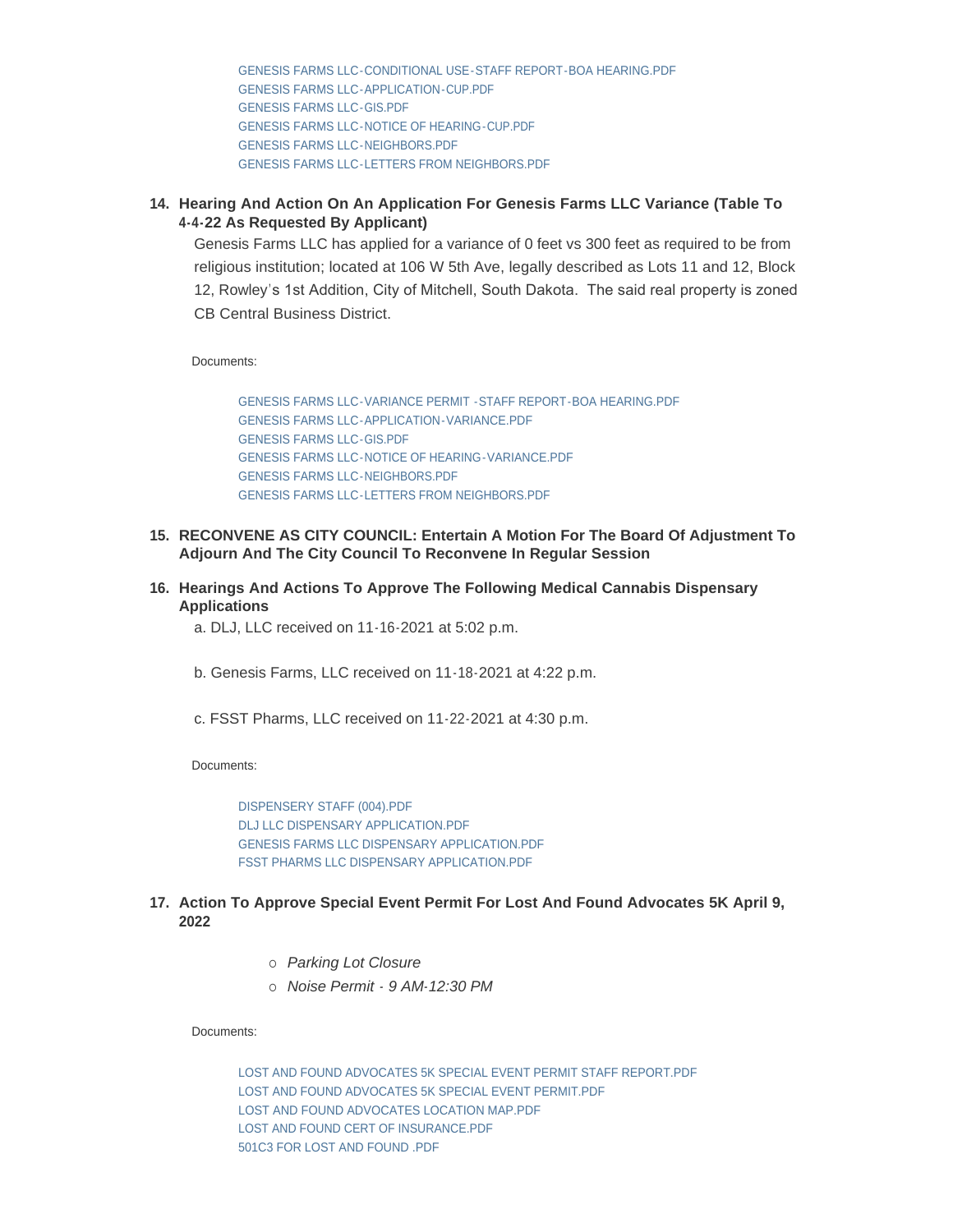# **Action To Approve Amendment #1 To Agreement #A2021-14, Risk & Resiliency 18. Assessment, Project #2021-36, With HDR**

Documents:

[AMENDMENT FOR A2021-14 WITH HDR FOR ERP STAFF REPORT.PDF](https://www.cityofmitchell.org/AgendaCenter/ViewFile/Item/13333?fileID=18860) [MITCHELL RRA AMENDMENT TO OWNER-ENGINEER AGREEMENT.PDF](https://www.cityofmitchell.org/AgendaCenter/ViewFile/Item/13333?fileID=18734)

**Action To Award Bid For 9th & 5th Reconstruction Project #2021-07 19.**

Documents:

[9TH AND 5TH UTILITY IMP. BID AWARD 2021-7 STAFF REPORT \(002\).PDF](https://www.cityofmitchell.org/AgendaCenter/ViewFile/Item/13321?fileID=18934) [9TH AND 5TH RECONSTRUCTION 2021-7 - SIGNED BID TAB.PDF](https://www.cityofmitchell.org/AgendaCenter/ViewFile/Item/13321?fileID=18935) [9TH AND 5TH - MENNING EXCAVATING MODIFIED BID.PDF](https://www.cityofmitchell.org/AgendaCenter/ViewFile/Item/13321?fileID=18936)

**Action To Award Bid For Dry Run Creek Lighting Project #2022-33 20.**

Documents:

[STAFF REPORT AWARD BIDS FOR DRY RUN CREEK LIGHTING PROJECT 2022-33.PDF](https://www.cityofmitchell.org/AgendaCenter/ViewFile/Item/13319?fileID=18888) [2022-33 DRY RUN CREEK LIGHTING BID TAB WITH NUMBERS 3-15-2022.PDF](https://www.cityofmitchell.org/AgendaCenter/ViewFile/Item/13319?fileID=18885)

**Action To Approve Resolution #R2022-08, Plat Of Lots 1 Thru 15 And 22 Thru 28 Of 21. Airport Addition, A Subdivision Of Previously Platted Lots 2 And 3 Of Fiala's Addition In The East 1/2 Of The NW 1/4 Of Section 4, T 103 N, R 60 W Of The 5th P.M., City Of Mitchell, Davison County, South Dakota; As Requested By PSG Properties LLC**

Documents:

[RESOLUTION R2022-08-PSG PROPERTIES LLC-STAFF REPORT.PDF](https://www.cityofmitchell.org/AgendaCenter/ViewFile/Item/13402?fileID=18890) [RESOLUTION R2022-08-PSG PROPERTIES LLC.PDF](https://www.cityofmitchell.org/AgendaCenter/ViewFile/Item/13402?fileID=18891) [PSG PROPERTIES LLC-PLAT.PDF](https://www.cityofmitchell.org/AgendaCenter/ViewFile/Item/13402?fileID=18892) [PSG PROPERTIES LLC-GIS.PDF](https://www.cityofmitchell.org/AgendaCenter/ViewFile/Item/13402?fileID=18893)

**Action To Approve Resolution #R2022-09, A Plat Of Tract 1 In The West 626.84 Feet 22. Of Lot 5 Of Crane's Addition, In The SE 1/4 Of Section 34, T 103 N, R 60 W Of The 5th P.M., Davison County, South Dakota; As Requested By Ronald & Michele Riggs**

Documents:

[RESOLUTION R2022-09-RIGGS-STAFF REPORT.PDF](https://www.cityofmitchell.org/AgendaCenter/ViewFile/Item/13403?fileID=18894) [RESOLUTION R2022-09-RIGGS.PDF](https://www.cityofmitchell.org/AgendaCenter/ViewFile/Item/13403?fileID=18895) [RIGGS PLAT.PDF](https://www.cityofmitchell.org/AgendaCenter/ViewFile/Item/13403?fileID=18896) [RIGGS-GIS.PDF](https://www.cityofmitchell.org/AgendaCenter/ViewFile/Item/13403?fileID=18897)

**Second Reading On Ordinance #O2022-03, Rezoning Of Lot 1, Block 1 Of Fullerton 23. Properties Second Addition, A Subdivision Of The N ½ Of Section 16, And A Portion Of Previously Platted Outlot B-2, A Subdivision Of Outlot B, Section 16, All In T 103 N R 60 W Of The 5th P.M., City Of Mitchell, Davison County, South Dakota; From PL Public Lands District To R3 Medium Density Residential District**

Documents:

[ORDINANCE O2022-03-CITY OF MITCHELL-REZONE-STAFF REPORT.PDF](https://www.cityofmitchell.org/AgendaCenter/ViewFile/Item/13270?fileID=18666) [ORDINANCE O2022-03-CITY OF MITCHELL-REZONE.PDF](https://www.cityofmitchell.org/AgendaCenter/ViewFile/Item/13270?fileID=18667) [CITY OF MITCHELL-APPLICATION.PDF](https://www.cityofmitchell.org/AgendaCenter/ViewFile/Item/13270?fileID=18668) [CITY OF MITCHELL-GIS.PDF](https://www.cityofmitchell.org/AgendaCenter/ViewFile/Item/13270?fileID=18669) [CITY OF MITCHELL-NOTICE OF HEARING.PDF](https://www.cityofmitchell.org/AgendaCenter/ViewFile/Item/13270?fileID=18670) [CITY OF MITCHELL-NEIGHBORS.PDF](https://www.cityofmitchell.org/AgendaCenter/ViewFile/Item/13270?fileID=18671)